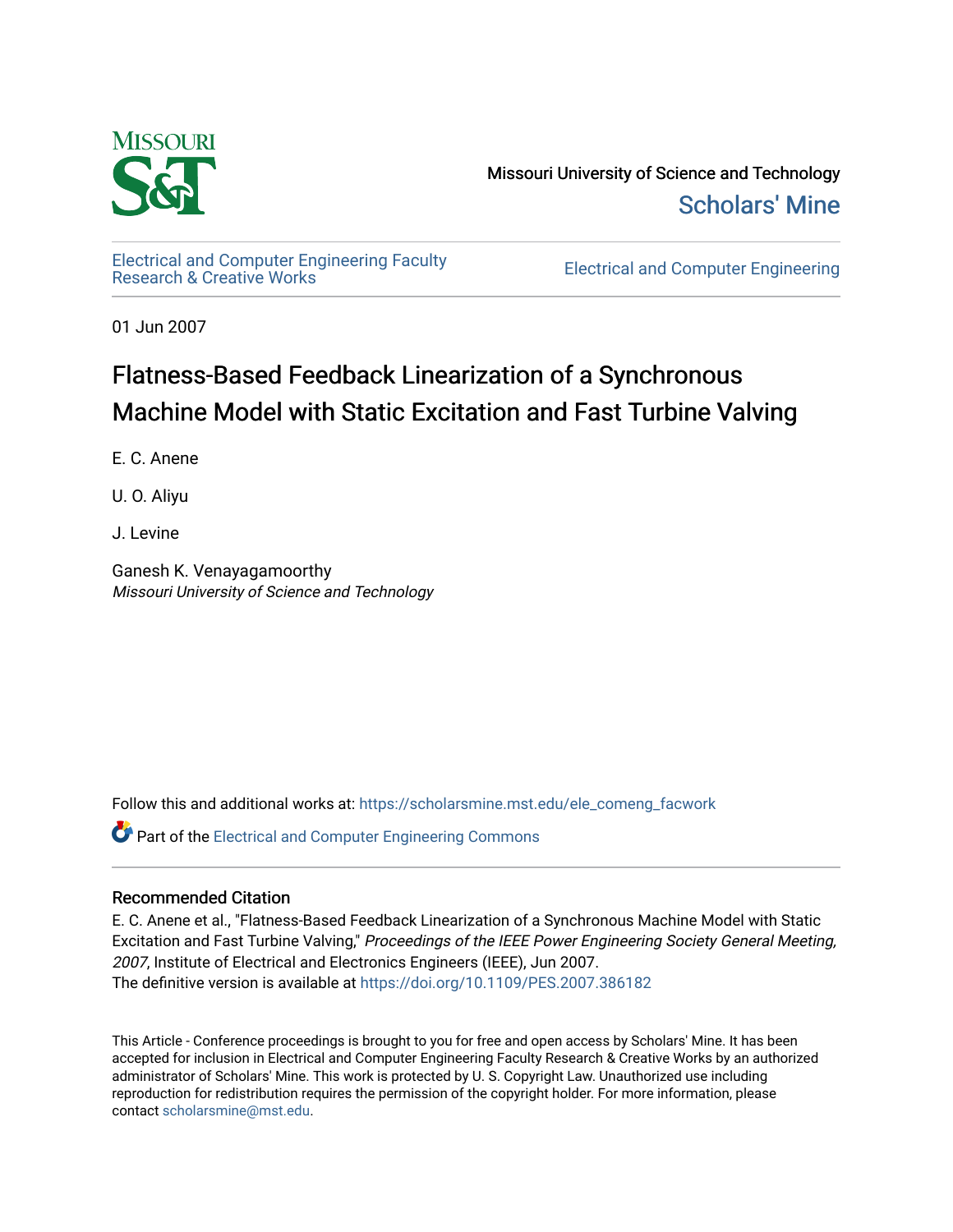# Flatness-Based Feedback Linearization of A Synchronous Machine Model With Static Excitation And Fast Turbine Valving

E.C. Anene, U.O. Aliyu, *Member, IEEE*, J. Lévine and G. K. Venayagamoorthy, *Senior Member, IEEE*

*Abstract***-- This paper focuses attention on the concept of flatness-based feedback linearization and its practical application to the design of an optimal transient controller for a synchronous machine. The feedback linearization scheme of interest requires the generation of a flat output from which the feedback control law can easily be designed. Thus the computation of the flat output for reduced order model of the synchronous machine with simplified turbine dynamics is hereby presented. The corresponding linearized compensator is derived as well as the nonlinear controller for transient stabilization of a synchronous machine subjected to large disturbances. The transient behavior of a single machine equipped with the so designed nonlinear controllers feeding an infinite bus is illustrated via simulation in Matlab environment. The results obtained for transient disturbances on the single machine infinite bus system (SMIBS) are presented and compared with other control algorithms to demonstrate the effectiveness of the proposed scheme.** 

*Index Terms***-- Feedback linearization, flatness, flat output, transient stability.** 

#### I. INTRODUCTION

he need on the one hand to achieve better control The need on the one hand to achieve better control objectives on the synchronous machine and its ancillary devices and on the other hand making them practically implementable, in view of limitations in observable outputs, has been a motivating factor for research effort towards more efficient control strategies. Anderson and Fouad, [1] identified three principal controls that directly affect a synchronous generator: the boiler control as well as turbine/governor and exciter controls. However, turbine speed governing, and excitation controls, both play very important roles in dynamic stability studies. The governor controls the torque or the shaft power input by a speed controller, which adjusts the steam turbine valve, and the excitation system controls the field voltage. Modern large power generating units in a complex system cannot rapidly

respond to increasing demand and complex system interactions. Consequently, the problem of ensuring at all times balance between mechanical and electrical powers on the shaft of a unit turbine-generator is one of the most important challenges for power system/ control engineers [2]. Presently much work has been done in the use of various control strategies for the stability studies of the synchronous machine. Notable among them include feedback linearization schemes, optimal control, neural networks etc. Many authors [2], [3-8] have applied input-state and input-output feedback linearization schemes for SISO and MIMO systems to the synchronous machine model with good results.

Flatness-Based feedback linearization also has received a lot of attention resulting in the earlier work reported by many researchers [9-16]. Although this technique has been applied to several nonlinear and linear mechanical systems [10-14], its application to synchronous machines is yet to gain ground. The input–output scheme requires the arbitrary choice of an output whose relationship with the input is determined through differentiation leading to the problem of stability of the associated internal dynamics. But the flatness-based approach uses the characterization of system dynamics to generate a suitable output. In a situation where the output does not have a physical meaning or interpretation, the linearization could be done through a measurable system component that has a relationship to it.

 This concept is herein applied to a single machine model to facilitate the design of its feedback controller. For the purpose of illustrating the proposed control algorithm, single machine infinite bus system is simulated in the Matlab environment. The simulation results for large transient disturbances at the terminal of the synchronous machine of the sample power system are presented and compared with the conventional control techniques.

This paper comprises five sections starting with introduction in Section I. Section II discusses the flat output computations and its verification. In Section III the Linearized compensator is generated from the flat output whilst Section IV presents the design of the controller for transient stabilization of the one machine infinite bus system example. Simulation results are presented in Section V and conclusions made in Section VI. References and Appendices are given at the end.

This work was partially supported by the French Embassy in Nigeria and the NSF INT # 0322894.

E. C. Anene and U. O. Aliyu are with the Electrical Engineering Programme, Abubakar Tafawa Balewa University, Bauchi-Nigeria.

J. Lévine is with Centre Automatique et Systèmes, Ecole des Mines de Paris, 35 rue Saint Honoré, F-77305 Fontainebleau-France.

G. K. Venayagamoorthy is with Real-Time and Intelligent Systems Laboratory, Department of Electrical and Computer Engineering University of Missouri-Rolla, MO 65409, USA.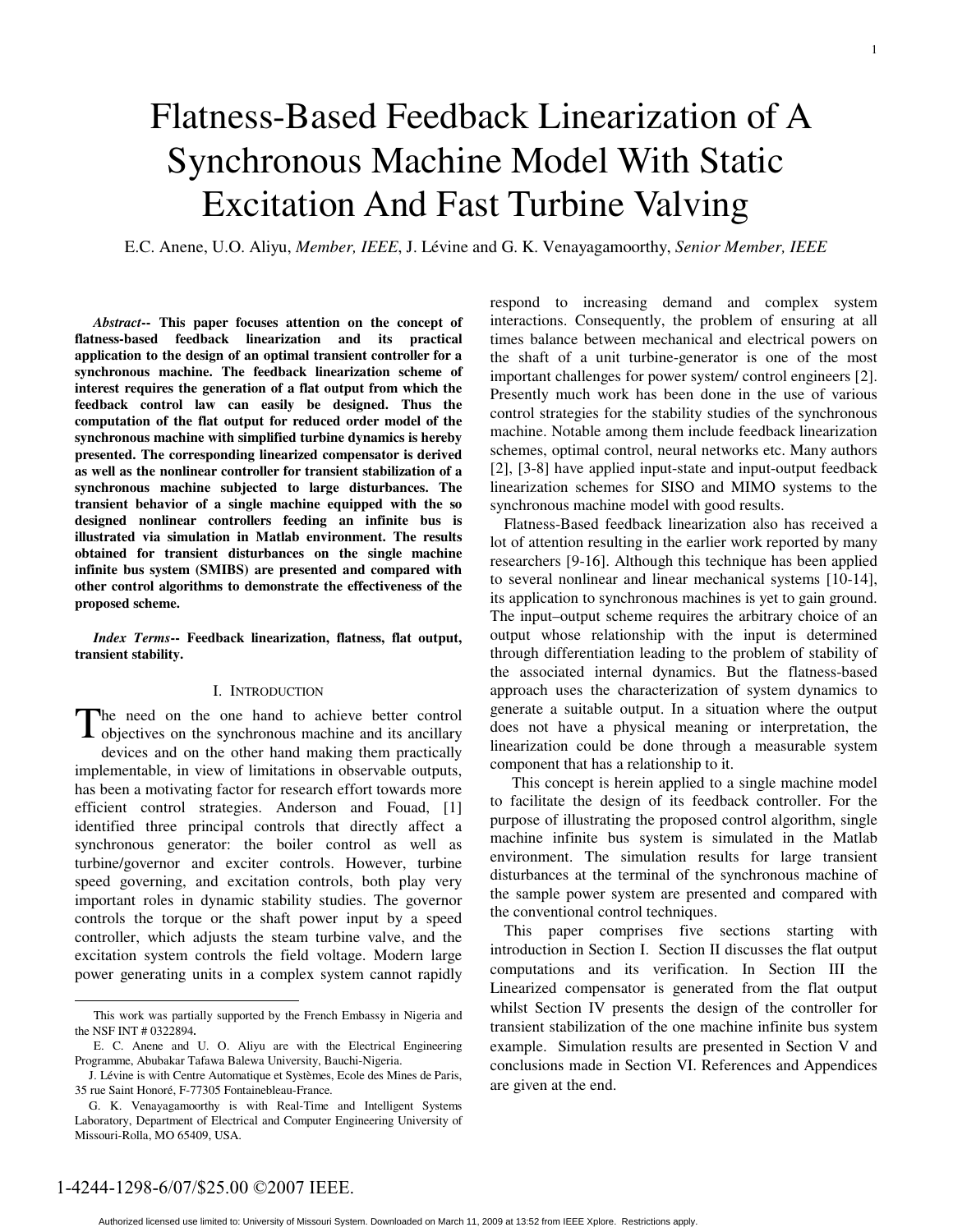#### II. DYNAMICS AND FLAT OUTPUT FOR THE SYSTEM UNDER STUDY

The simplified model of the governor/steam turbine considered in this work follows from [17] and Fig. 1 shows the machine configuration connected to the infinite bus.



Fig. 1: Synchronous Machine connected to the infinite bus.

The state equations of a synchronous machine including its turbine dynamics only are given by:

$$
\tau_{d0} \dot{e}_q = u_{efd} - e_q - (x_d - x_d) i_d
$$
\n
$$
\frac{2H}{w_R} \frac{d^2 \delta}{dt^2} = P_m - D(\omega - \omega_0) - e_d i_d - e_q i_q
$$
\n
$$
\dot{\delta} = \omega - \omega_0 \tag{1}
$$
\n
$$
\dot{P}_{gv} = \frac{1}{\tau_g} (u_T - P_{gv} - (\omega - \omega_0) / R_T)
$$
\n
$$
\dot{P}_m = \frac{1}{\tau_f} (P_{gv} - P_m)
$$
\nWhere  $u_{efd}$ -excitation control,  $u_T$ -Turbine valve control,

 $\frac{1}{\sqrt{2}}$ and for a machine connected to an infinite bus  $i_d$  and  $i_q$  are given respectively by:

$$
i_{d} = (1/k_{z})(-(r_{a} + R_{e})(e_{d} - V_{\infty} \sin \delta) + (x_{q} + x_{e})(e_{q} - V_{\infty} \cos \delta))
$$
  
\n
$$
i_{q} = (1/k_{z})(-(x_{d} + x_{e})(e_{d} - V_{\infty} \sin \delta) + (r_{a} + R_{e})(e_{q} - V_{\infty} \cos \delta))
$$
  
\nWhere  $k_{z} = 1/(r_{a} + R_{e})^{2} + (x_{d} + x_{e})(x_{q} + x_{e}).$ 

Note that static excitation system is assumed and its dynamics neglected due to small time constants compared with the transient time frame. It is shown in the Appendix that this reduced order synchronous machine model with turbine dynamics possesses a flat output which is a function of load angle  $\delta$  which can be computed via a network load flow, and mechanical power  $p_m$  which can be measured. The practical significance of the flat output of a dynamical system, which is shown in the next section, is that if the components of the flat output are measurable, then all the system variables required for feedback can be directly computed without integrating any differential equations.

 *Verification of the Flat Output for a Synchronous Machine Plus Turbine Model.* 

It is necessary to verify the flat output by showing that all system variables of (1) are functions of the flat output *Y* =  $\gamma(\delta, p_m)$  and its derivatives. For the first output  $\delta$ , it is equation (2) below  $e_q^{\dagger}$  can easily be evaluated.

\n Given that 
$$
\omega = \delta - \omega_0
$$
;  $\omega = \delta$  and from the quadratic equation (2) below  $e_q$  can easily be evaluated.\n

\n\n
$$
\frac{1}{k_z} R_{\epsilon r} e_q^2 - \frac{1}{k_z} \left( (x_{\alpha} - x_{\alpha}) e_d - V_{\infty} (-x_{\alpha} \sin \delta - R_{\epsilon r} \cos \delta) \right) e_q - P_m
$$
\n

\n\n (2)\n

\n\n ∴ 
$$
D(\omega - \omega_0) + \frac{e_d}{k_z} (R_{\epsilon r} e_d + V_{\infty} (-R_{\epsilon r} \sin \delta - x_{\alpha r} \cos \delta)) + \frac{2H}{\omega_0} \delta = 0
$$
\n

\n\n ∩ 
$$
R_{\epsilon r} = (r_a + R_e)
$$
;  $x_{\alpha t} = (x_d + x_e)$ ;  $x_{\alpha t} = (x_q + x_e)$ .\n

\n\n It can be shown that other system variables and system components which are functions of the system variables are\n

It can be shown that other system variables and system components which are functions of the system variables are also functions of the flat output and its derivatives:  $i = f(\delta \delta \delta)$ ;  $i = f(\delta \delta \delta)$ ;  $v = f(\delta \delta \delta)$ ;

$$
i_d = f_1(\delta, \delta, \delta); i_q = f_2(\delta, \delta, \delta); v_{dt} = f_3(\delta, \delta, \delta);
$$
  
\n
$$
v_{qt} = f_4(\delta, \delta, \delta); V_t = f_5(\delta, \delta, \delta);
$$
  
\nFor the second flat output  $p_m$ , it can be written that  
\n
$$
p_{gv} = \tau_t \dot{p}_m + p_m
$$
\n(4)

For the second flat output  $p_m$ , it can be written that

$$
v_{qt} = f_4(\delta, \delta, \delta); \quad V_t = f_5(\delta, \delta, \delta) ; \tag{3}
$$
  
For the second flat output  $p_m$ , it can be written that  

$$
p_{gv} = \tau_t \dot{p}_m + p_m \tag{4}
$$
  
II. LINEARIZED COMPENSATOR FOR NONLINEAR

#### II. LINEARIZED COMPENSATOR FOR NONLINEAR SYSTEMS

 $\dot{p}_m + p_m$  (4)<br>
NEARIZED COMPENSATOR FOR NONLINEAR<br>
SYSTEMS<br>
9] has shown that for dynamical systems, the flat<br>
es us the framework to derive the endogenous Fliess [9] has shown that for dynamical systems, the flat output gives us the framework to derive the endogenous feedback compensators, such that for a nonlinear system,

$$
\dot{x} = f(x, u), \ x \in R^n, u \in R^m \tag{5}
$$

 $\dot{x} = f(x, u)$ ,  $x \in R^n$ ,  $u \in R^m$  (5)<br>
(5)<br>
(0)) = 0 and rank  $\frac{\partial F}{\partial u}(0, 0) = m$ . Its feedback<br>
means the existence of:<br>
sator of the form:<br>  $\dot{z} = a(x, z, v), z \in R^q$ where  $F(0,0) = 0$  and rank  $\frac{\partial F}{\partial x}$  $\frac{dF}{dt}(0,0) = m$ . Its feedback linearization means the existence of:

1) A compensator of the form:

$$
\dot{z} = a(x, z, v), z \in R^{q}
$$
\n
$$
u = b(x, z, v), v \in R^{m}
$$
\nWhere  $a(0, 0, 0) = 0$ ,  $b(0, 0, 0) = 0$ ;  
\n
$$
\text{diffeomorphism } \xi = \Xi(x, z), (\xi \in R^{n+q}) \text{ that yields a}
$$
\n
$$
q \text{)} \text{dimensional dynamics given by:}
$$

2) A diffeomorphism  $\xi = \Xi(x, z), (\xi \in R^{n+q})$  that yields a  $(n + q)$  dimensional dynamics given by:

$$
\dot{x} = f(x, b(x, z, v))
$$
  
\n
$$
\dot{z} = \beta(x, z, v)
$$
 (7)  
\n
$$
u = \alpha(x, z, v)
$$
  
\n
$$
\dot{z} = \beta(x, z, v)
$$
  
\n
$$
\dot{z} = \alpha(x, z, v)
$$
  
\nFrom the foregoing, it can be shown

 $\dot{z} = \beta(x, z, v)$ <br>  $u = \alpha(x, z, v)$ <br>
in a constant<br>  $Gv$ . From the irred order mode This then results in a constant linear controllable system of the form:  $\xi = F\xi + Gv$ . From the foregoing, it can be shown  $\frac{1}{2}$  d n d v that the reduced third order model synchronous machine plus turbine dynamics possess a multivariable compensator.

## *Design of Compensator for the Synchronous Machine Model.*  It follows from the verification of Section II that the components of  $u_{efd}$ ,  $u_T$  and  $\overline{x} = F(\delta, \omega, e_q, p_{\text{av}}, p_m)$  can be expressed as real-analytic functions of  $\delta$ , and  $p_m$  and a

finite number of their derivatives  $x = F(\delta, \delta, \delta, u_{efd}, p_m, \dot{p}_m, u_T)$ . It is also verified that<br>p9 at 13:52 from IEEE Xplore. Restrictions apply.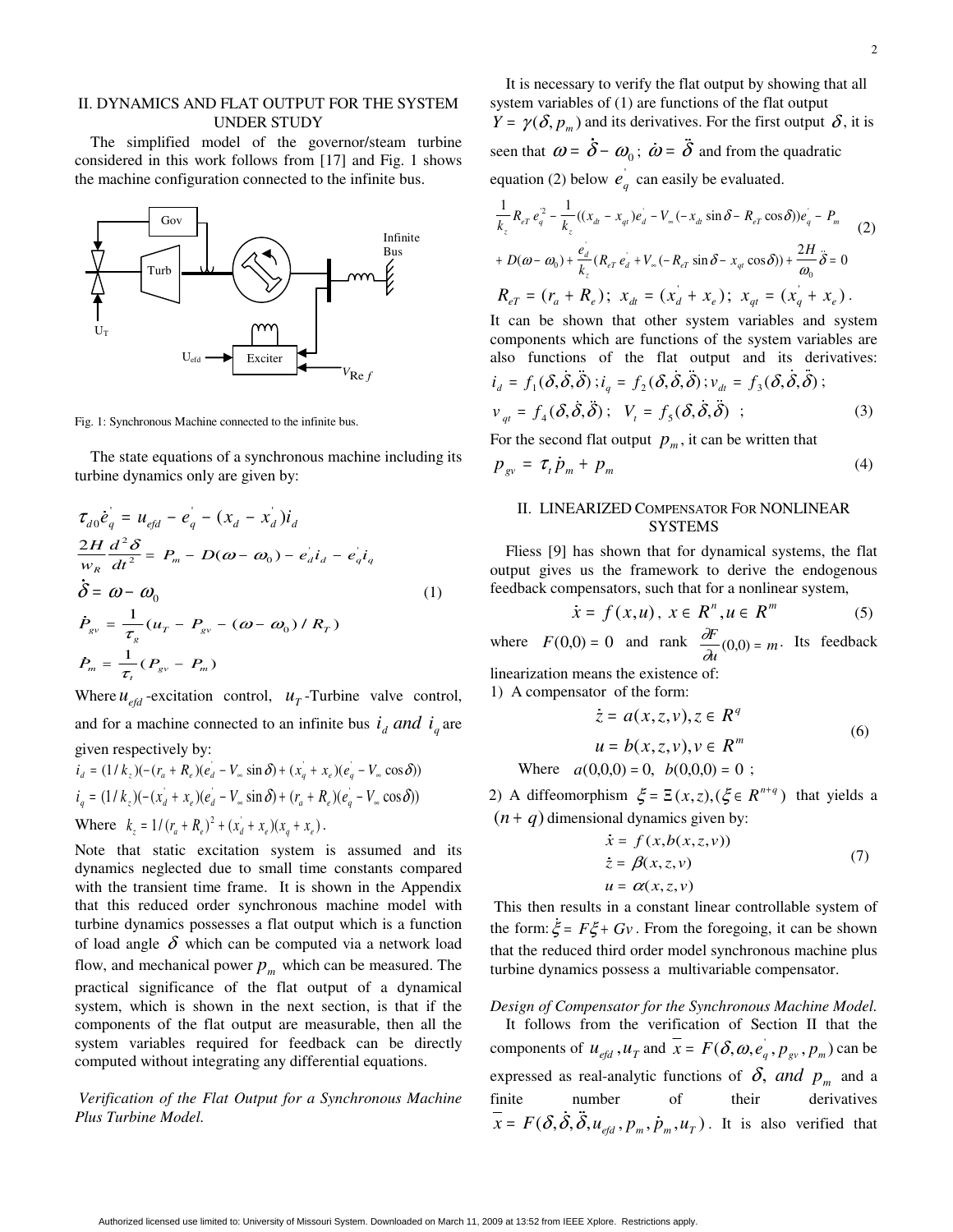*u<sub>efd</sub>* =  $F_u(\delta, \delta, \delta)$ ; and  $u_T = F_T(p_m, p_m)$ . The feedback is shown to be endogenous since the converse hold and since *y* is expressed as a real-analytic function of  $\delta$  *and*  $p_m$  -two system variables. Thus the state v is shown to be endogenous since the converse hold and since *y* is expressed as a real-analytic function of  $\delta$  *and p<sub>m</sub>* -two system variables. Thus the state variables of (1) are a function of the linearizing output *Y* and its derivatives up to order  $\alpha_1 = 2$ ;  $\alpha_2 = 1$ . The endogenous feedback system to the following closed loop system will be of the order  $\alpha_1 + 1 = 3$ ;  $\alpha_2 + 1 = 2$ . So that from the linear system  $\delta = v_1$ ;  $\dot{p}_m = v_2$  the compensator is derived as we perform the following state transformations yielding the equivalent normal form for the system, and from which we can compute the nonlinear controller by inve perform the following state transformations yielding the equivalent normal form for the system, and from which we can compute the nonlinear controller by inverting the

expressions of 
$$
\vec{\omega}
$$
 and  $u_{efd}$ ;  $\ddot{p}_m$  and  $u_T$ .  
\n
$$
\dot{z}_{11} = z_{12} = \dot{y}_1 = \dot{\delta} = \omega - \omega_0
$$
\n
$$
\dot{z}_{12} = z_{13} = \ddot{y}_1 = \ddot{\delta} = \dot{\omega}
$$
\n
$$
\dot{z}_{13} = \ddot{y}_1 = \ddot{\delta} = \ddot{\omega} = v_1
$$
\n
$$
\dot{z}_{21} = z_{22} = \dot{y}_2 = \dot{p}_m
$$
\n
$$
\dot{z}_{22} = \ddot{y}_2 = \ddot{p}_m = v_2
$$
\nThe state transformations are inverti throughout the domain of stable operation

 $\ddot{z}_{22} = \ddot{y}_2 = \ddot{p}_m = v$ <br>transformations<br>ne domain of stable<br>work of Fig. 1 the re  $\frac{V_{22} + V_2}{V_{12}}$  transformation<br>the domain of work of Fig. 1<br>2H(v<sub>1</sub>) D*io* The state transformations are invertible and exist throughout the domain of stable operation  $0 < \delta < 180^\circ$ . Using the network of Fig. 1 the resulting excitation control is given by:

$$
u_{\text{efd}} = \frac{\tau_{d0}}{E} \left( \frac{2H(v_1)}{k_z \omega_0} + \frac{D\omega}{k_z} + \dot{p}_m + Ae_d + Be_d - Ce_q \right) \tag{8}
$$
  
+  $e_q + (x_d - x_d)i_d$   
Where,  $A = 2R_{eT}e_d - R_{eT}V_{\infty} \sin \delta - x_{qt}V_{\infty} \cos \delta;$ 

Where, 
$$
A = 2R_{eT}e_d - R_{eT}V_{\infty} \sin \delta - x_{qt}V_{\infty} \cos \delta
$$
;  
\n $B = x_{qt}V_{\infty} \sin(\delta)\delta - R_{eT}V_{\infty} \cos(\delta)\delta$ ;  
\n $C = (x_{dt} - x_{qt})e_d - x_{dt}V_{\infty} \cos(\delta)\delta - R_{eT}V_{\infty} \sin(\delta)\delta$ ;  
\n $E = (x_{dt} - x_{qt})e_d - x_{dt}V_{\infty} \sin \delta - 2R_{eT}e_q + R_{eT}V_{\infty} \cos \delta$ ;  
\n $e_d = \frac{1}{k_z}((x_q - x_d) + x_{dt})(x_{dt} \cos(\delta) + R_{eT}V_{\infty} \sin(\delta)\delta) + R_{eT}e_q$ ;  
\nand the resulting Turbine valve control is given by:

and the resulting Turbine valve control is given by:

$$
\dot{e}_{d} = \frac{1}{k_{z}} ((x_{q} - x_{d}) + x_{dt})(x_{dt} \cos(\delta) + R_{eT} V_{\infty} \sin(\delta)\delta) + R_{eT} e_{q};
$$
  
and the resulting Turbine valve control is given by:  

$$
u_{T} = (\tau_{t} v_{2} + \frac{1}{\tau_{t}} (p_{gv} - p_{m})) \tau_{g} + \frac{(\omega - \omega_{0})}{R_{T}} + p_{gv}
$$
(9)  
The loop closure is then done to stabilize the set point.

The loop closure is then done to stabilize the set point. It suffices to use (8) with  $v_1 = -k_{11} (\delta - \delta_1) - k_{12} (\delta - \delta_1) - k_{13} (\delta - \delta_1)$  $\delta - \delta_1$ ) -  $k_{13}(\delta - \delta_1)$ , and (9) with<br>  $_{22}(p_m - p_{m1})$  and to choose  $k_{ij}$ <br>
time invariant error dynamics<br>
and  $e_2^{(2)} = k_{21}e_{21} + k_{21}e_{21}$ ,<br>
(*i*) are stable. The choice of  $k_{ij}$  $v_2 = -k_{21} (p_m - p_{m_1}) - k_{22} (p_m - p_{m_1})$  and to choose  $k_{ij}$  $p_m - p_{m1}$ ) and to choose  $k_{ij}$ <br>
ie invariant error dynamics<br> *nd*  $e_2^{(2)} = k_{21}e_{21} + k_{21}e_{21}$ ,<br>
are stable. The choice of  $k_{ij}$ <br>
e linear equivalent based on the<br>
means of linear systems such that the linear time invariant error dynamics  $e_1^{(3)} = k_{11}e + k_{12}e + k_{13}e$  and  $e_2^{(2)} = k_{21}e_{21} + k_{21}e_{21}$ ,<br>where  $e_i^{(j)} = y_i^{(j)} - (y_i^*)^{(j)}$  are stable. The choice of<br>influences the response of the linear equivalent based on<br>well-behaved system model results in where  $e_i^{(j)} = y_i^{(j)} - (y_i^*)^{(j)}$  are stable. The choice of  $k_{ij}$ influences the response of the linear equivalent based on the well-known techniques for compensation of linear systems. A well-behaved system model results in adequate cancellation of the system nonlinearities, leaving only the linear (PID)

equivalent to ensure system stabilization under perturbed conditions. Controller limitation may therefore become obvious when it is computed with incomplete system models such that the cancellation of the nonlinearities become inadequate and a source of instability. For synchronous machines this effect may not be too pronounced because of the stabilizing effects of system dampers.

#### III. SYSTEM SIMULATIONS

 Figure 2 summarizes the simulation block diagram implemented in the Matlab version 6.5. In all simulations, the constraints on equations (8) and (9) that is, the admissible values of the field voltage and steam valve position are included. It is assumed the generator terminals were connected to the infinite bus via a transformer and a tie line consisting of a resistance  $R_{\rho}$  and inductance  $X_{\rho}$  as shown in the single line diagram of Fig. 3.



Fig. 2. Block diagram used for Simulation.



Fig. 3: 3-Φ Fault location on the SMIBS.

A three-phase short circuit fault was simulated for the study in three time periods:

- The steady state operation from 0.0 to 1.0 seconds.
- Three phase fault at transformer terminals from 1.0 sec to 1.06 seconds.
- Post fault stabilization from 1.06 to 6seconds.

It is also assumed that the parameters  $X_{\rho} \& R_{\rho}$  and others used to compute the controllers remained constant during the fault transient period. Data used to initialize the system is given in the appendix.

#### IV. SIMULATION RESULTS

The simulation results for the feedback linearized synchronous machine equipped with turbine dynamics (or multivariable dynamics feedback controller (MDFC)) under a bolted three-phase fault for a period of three cycles are presented in Figs. 4 to 8. Comparisons are offered between the proposed technique and conventional fast-valving (FV) / forced-excitation (FE) control as well as conventional Automatic Voltage Regulator (AVR) and speed regulation.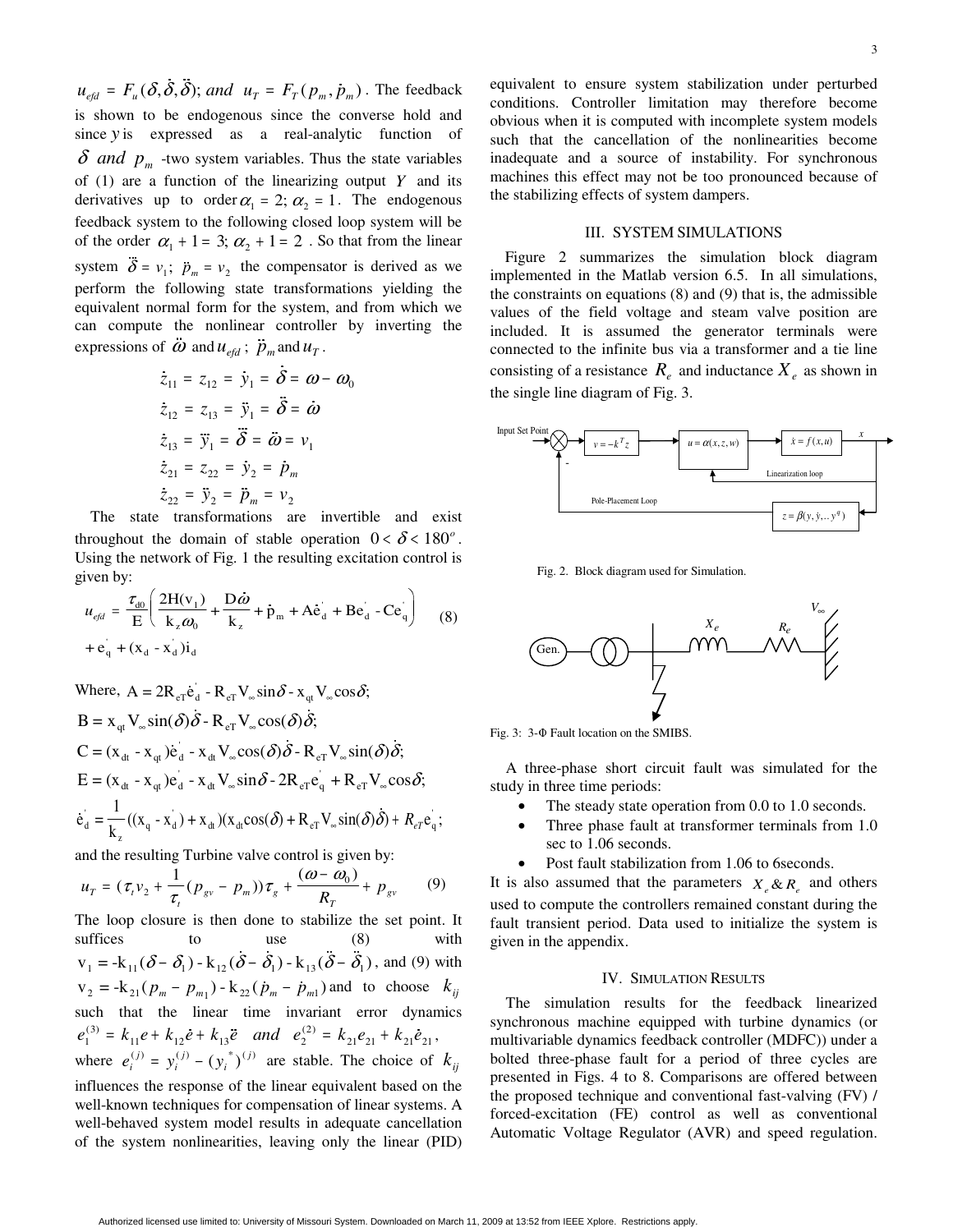The FV/FE problem was formulated as nonlinear optimal control problem and its open loop solution obtained via multiple shooting algorithm as detailed in [17].

The MDFC trajectory at 3-cycle fault duration damps out the fault oscillations in about 2.5 seconds similar to that reported in literature for the non linear field voltage controller under similar generator data [2]. Cases reported by [22] using model predictive controller scheme, shows longer damping time of about 4 seconds.



Fig. 4: Machine speed deviation response to 3-cycle fault for MDFC and FV/FE and AVR/Speed Reg..



Fig. 5: MDFC Machine load angle response to 3- cycle fault.



Fig. 6: Machine mechanical power response to 3-cycle fault for MDFC and FV/FE and AVR/Speed Reg..

Figure 7 compares the system with MDFC and the system with FV/FE and AVR/Speed Reg. It shows that the controller not only assures stabilization of system variables but also stabilizes system output voltage. It restores all the variables as well as the voltage to pre fault equilibrium. The field voltage under fault and post fault trajectory stabilization is shown in figure 8 for 3-cycle fault duration. It is noteworthy in the study that voltage ceiling or  $u_{\text{efd}}$  -limits, influences the dynamics of the control effort. Operating the system at high limits speeds up the system post fault stabilization but that will result in physically high dynamical stresses in the exciter and this requires a compromise solution.



Fig. 7: Machine Terminal Voltage response to 3-cycle fault fault for MDFC and FV/FE and AVR/Speed Reg...



Fig. 8: Machine Excitation Control for a 3-cycle fault for MDFC and FV/FE and AVR/Speed Reg..

 The field voltage control highly dominates the response trajectories of the synchronous machine during faults but the effect of turbine control is to help damp those minor oscillations that are capable of building up in the event of major disturbances. Figure 9 shows the MDFC Load Angle with and without turbine valve controller for fault duration of 9 cycles. Detailed inspection shows the trajectory without turbine control as having sustained swings. Figure 10 show results for the multivariable dynamics feedback controller (MDFC) under an eleven-cycle fault condition but similar controller gains.

The controller is seen to restore the system to equilibrium in about 5 seconds while the uncontrolled system and that without Turbine valve controller becomes unstable. This gives a good indication of the robustness of the controller. The MDFC damps the Load angle and the speed oscillations as well as stabilizes the terminal voltage to its equilibrium position.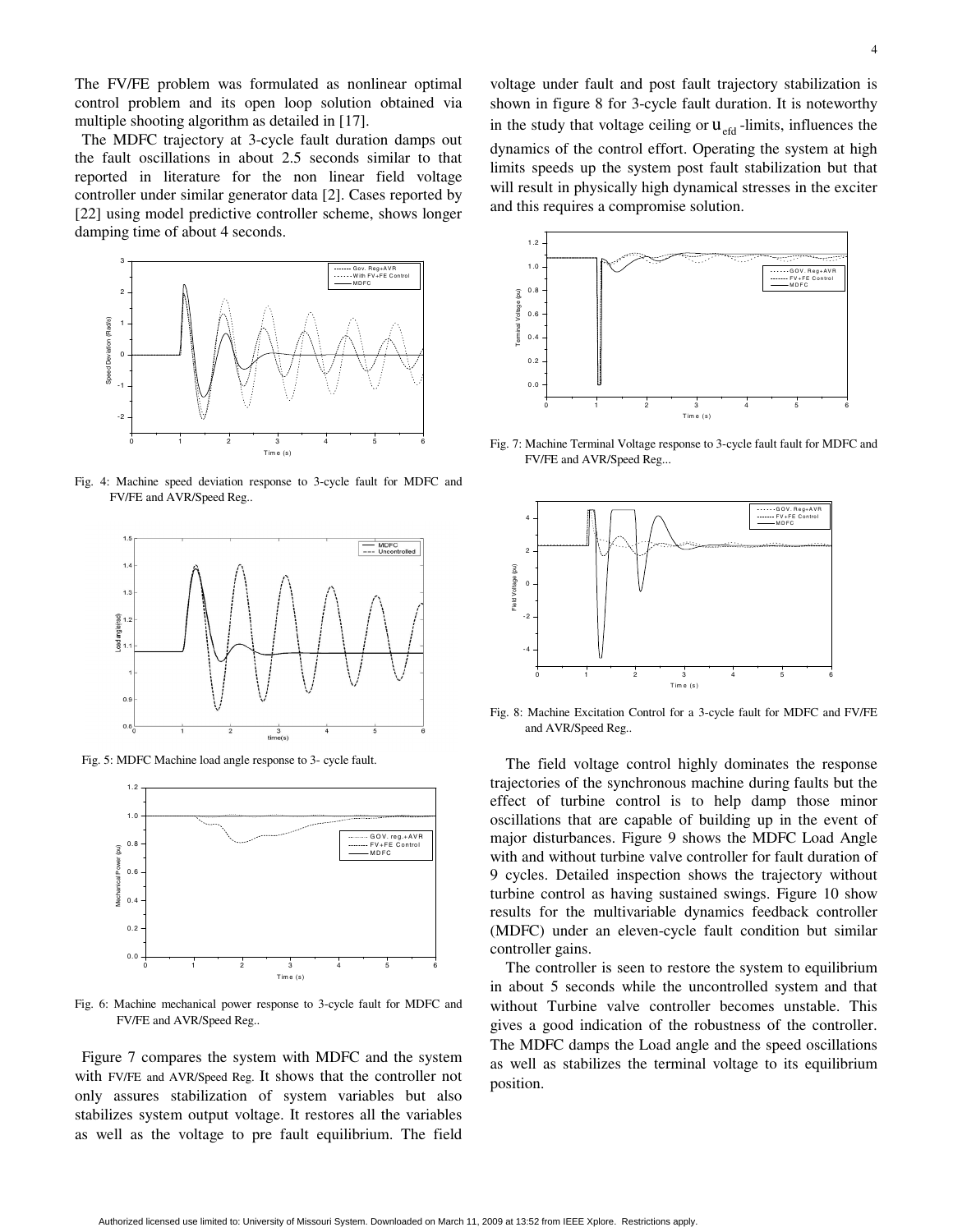

Fig 9: MDFC Load Angle with and without Turbine Control.



Fig.10: MDFC Machine Load angle response to 11- cycle fault.

#### V. CONCLUSIONS

The theory of Flatness-based feedback linearization has been successfully applied to the multivariable fifth order model of single machine infinite bus system. It was shown that for this model, a flat output  $Y = \gamma(\delta, p_m)$  exists which is a function of the system state variables. The corresponding diffeomorphism led to the compensator. A nonlinear controller was subsequently designed. Simulation studies carried out showed that the nonlinear controller achieved asymptotic stabilization of the sample power system when subjected to fault conditions. The multivariable scheme based on combined stabilizing actions of excitation and fast turbine control returned better transient performance than the single variable excitation scheme usually considered in the existing literature. It was also found to be robust to fault durations and parameter variations. The ultimate goal being pursued is to extend the control design approach to multimachine system based on decentralized control actions for system-wide transient stabilization.

#### VI. REFERENCES

- [1] P.M. Anderson and A.A. Fouad, *Power System Control and Stability*, IEEE Series on Power Systems, 1994.
- [2] W.Mielczarski and A.M. Zajaczkowski, "Mechatronic systems techniques in the implementation of non-linear controllers of Synchronous generators", *In Mechatronic Systems Techniques and Applications,* Ed. C.T. Leondes, Vol 3,1-61, Gordon and Breach, Amsterdam, 2000.
- [3] A.M Zajaczkowski "Adaptive field voltage controller of a synchronous Generator" 21<sup>st</sup> Seminar on Fundamentals of Electro technique and circuit

theory." Institute of theoretical and Industrial Electrotechnics, Silesian Technical University in Gliwice. pp 455-458 1998.

- [4] A.M Zajaczkowski "On Non-Linear Stabilization of Synchronous Generators". 25<sup>th</sup> International Conference on Fundamentals of Electrotechnics and Circuit Theory Institute of theoretical and Industrial Electrotechnics, Silesian Technical University in Gliwice. pp 455-458 2002.
- [5] O. Akhrif, F. Okou, L. Dessaint, and R. Champagne, "Application of a multivariable feedback linearization scheme for rotor angle stability and voltage regulation of power systems" *IEEE Transactions on Power Systems*, vol. 14, no 2, 1999.
- [6] C.A. King, J.W. Chapman and M.D. Ilic, "Feedback linearization excitation control on a full-scale power system model" *IEEE Transactions on Power System*, Vol. 9, No.2 pp 1102-1109, 1994
- [7] J.W. Chapman, M.D. Ilic, C.A. King, L. Eng, H. Kaufman, "Stabilizing a multimachine power system via decentralized feedback linearizing excitation control" *IEEE Transactions on Power Systems,* vol 8, No 3 pp 830-838, 1993.
- [8] W. Mielczarski and A.M. Zajaczkowski, "Multivariable nonlinear controller for a synchronous Generator". *Optimal control applications and Methods*, Vol. 15, pp 49-65, 1994.
- [9] .M. Fliess, J. Lévine, P. Martin, and P. Rouchon, "A Lie-Bäcklund approach to equivalent and flatness of nonlinear systems". *IEEE Transactions on Automatic Control*, 38: 700-716, 1999.
- [10] Lionel Bitauld M. Fliess, J. Lévine, "A flatness based control synthesis of linear systems and application to windshield wipers", Proc. ECC '97, Brussels. Paper N 628, 1997.
- [11] M. Fliess, J. Lévine, Ph. Martin, and P. Roucho, "Flatness and defect of nonlinear systems: introductory theory and examples*", Int. J. control*, 61(6) 1327-1361, 1995.
- [12] B Kiss and J. Lévine, "On the control of a reduced scale model of the US Navy cranes". In Proceedings of the IEEE International Conference on Intelligent Systems, Star´a Lesn´a, Slovakia, 1999.
- [13] J. Lévine, and D. Nguyen,"Flat output characterization for linear systems using polynomial matrices", *Systems and Control Letters*, 48:69-75, 2003.
- [14] J. Lévine, "Are there new industrial perspectives in the control of mechanical systems ? In Paul M. Frank, editor, Advances in Control, pages 195–226. Springer-Verlag, London, 1999.
- [15] J. Lévine, "On the necessary and sufficient conditions for differential flatness" 2003 revised 2005 (to be published).
- [16] B. Charlet, J. Lévine, and R. Marino, "Sufficient conditions for dynamic state feedback linearization" *SIAM J. Control and Optimization*, 29(1):38-57, 1999.
- [17] U.O Aliyu and B.J. Olufeagba, "Multiple shooting solution of the optimal control for a nonlinear turbo-generator model", Proc. SIAM, 1995.
- [18] J-J. E. Slotine, W. Li, *Applied Nonlinear Control*, Prentice-Hall Englewood Cliffs, NJ, 1991.
- [19] A.M. Zajaczkowski "Multivariable nonlinear Control of a Synchronous Generator" 19<sup>th</sup> Seminar on Fundamentals of Electro technique and circuit theory." Institute of theoretical and Industrial Electrotechnics, Silesian Technical University in Gliwice. Pp 141 – 144. 1996.
- [20] Liu W, Sarangapani J, Venayagamoorthy GK, Wunsch DC, "Feedback Linearization based Power System Stabilizer Design with Control Limits", *36th North American Power Symposium*, Moscow, Idaho, August 8-10 2004.
- [21] Longya Xu, Z. Zhao J. Jiang "On-line Estimations of Variable Parameters of Synchronous Machines using a Novel Adaptive Algorithm – Estimation and experimental verification "IEEE Transactions on Energy Conversion, Vol. 12, No 3 Pp 200-210. 1992.
- [22] Z.S. Liang, K.Y. Pan, H.G. Zhang "Nonlinear Excitation Model Predictive control for Electric Power system "14<sup>th</sup> world conference of IFAC Pp 273 – 277, 1999.

#### VII. APPENDIX A

#### FLAT OUTPUT COMPUTATION

Equation (1) admits an implicit representation without controls given by:

$$
\delta-\omega+\omega_0=0
$$